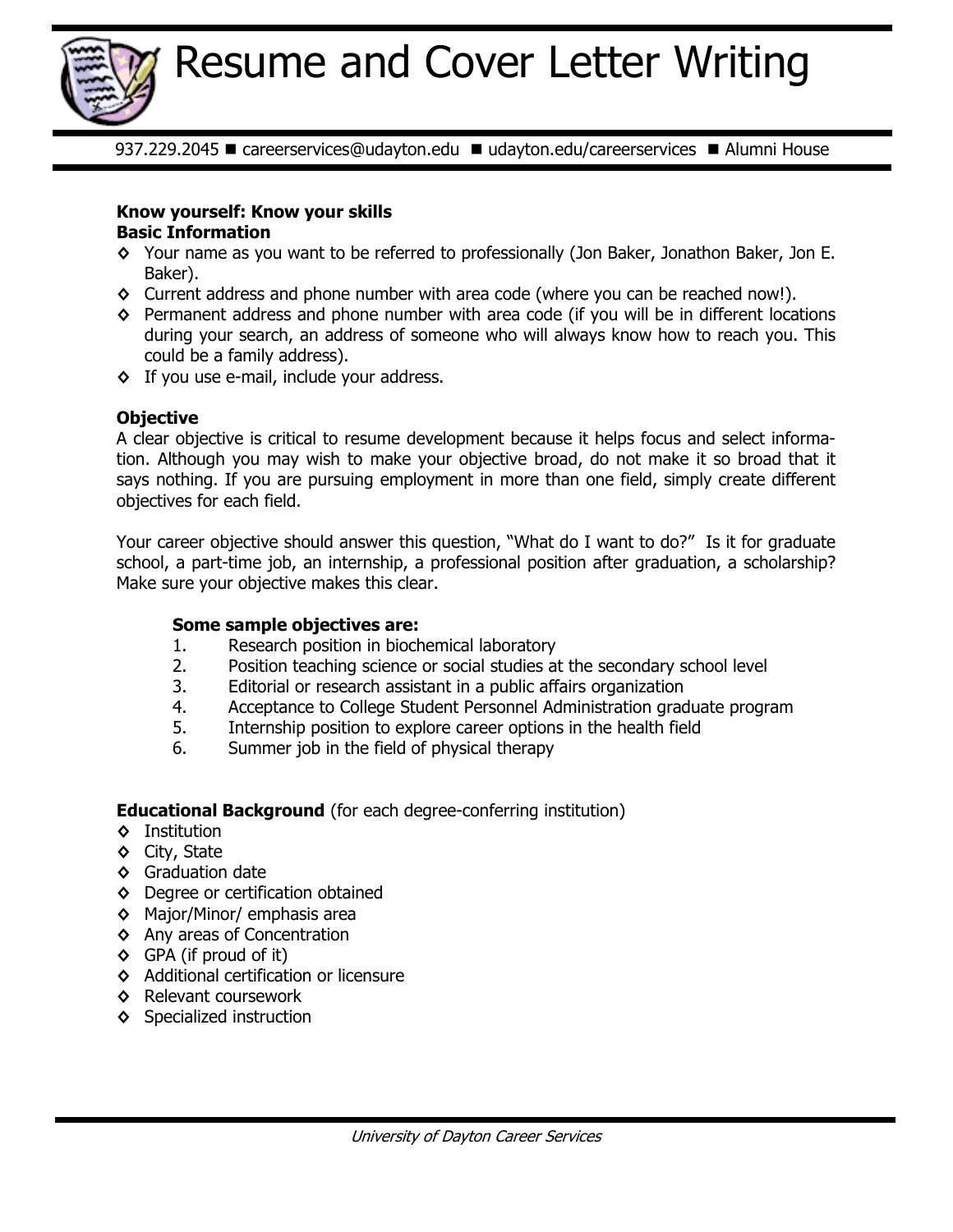#### **Experience**

This part of your resume may include several sections such as work experience, volunteer experience (internships, community service, student teaching), campus leadership, and any area in which you may have significant experience, such as publications/ presentations or knowledge. You may divide this between Career Related Experience and Other Work Experience.

#### **Briefly describe for each position:**

- 1) Job title, dates, organization name, location
- 2) List your responsibilities for each position using a variety of ACTION WORDS to describe situations and achievements
- 3) Unless necessary, avoid little words in description such as "a", "an", "the."
- 4) Include scope of responsibility such as: Trained eight student workers
- 5) Concretely outline any outstanding results such as: Developed new computerized customer listing using MS Access software to improve output by ten percent

#### **Honors/Activities/Leadership/Special Skills**

Front load these with those most important or most pertinent to your objective (career goal). You may want to use specific headings such as professional organizations, computer skills, and leadership positions. Include any honors, scholarships or recognition awards that you have received. If you were actively involved in any clubs, teams or committees while in college, those may be included also. The key to this section is keeping it brief. If you feel you need more detail, use the guidelines for Experience and make it a complete section.

#### **Interests**

The trend is to keep away from any extraneous information that does not clearly connect to your career goal. However, if you are applying for a position in which you have experience through a hobby or leisure activity, you may want to consider adding it to your resume. For example, if you are applying for a forest ranger position and you enjoy hiking in the wilderness, include it by stating: Skilled in all-terrain hiking, camping and navigating. What you need to ask yourself is, "Will this information help the potential employer learn more about how well I can do the job?" If your answer is yes, then be sure to include the information.

#### **Polishing It Up**

After you get all your information down on paper, go through and decide which experiences are directly related to your objective, which are definitely not related, and which are questionable. The questionable information can be used only if there is room. Otherwise stick with the directly related experiences.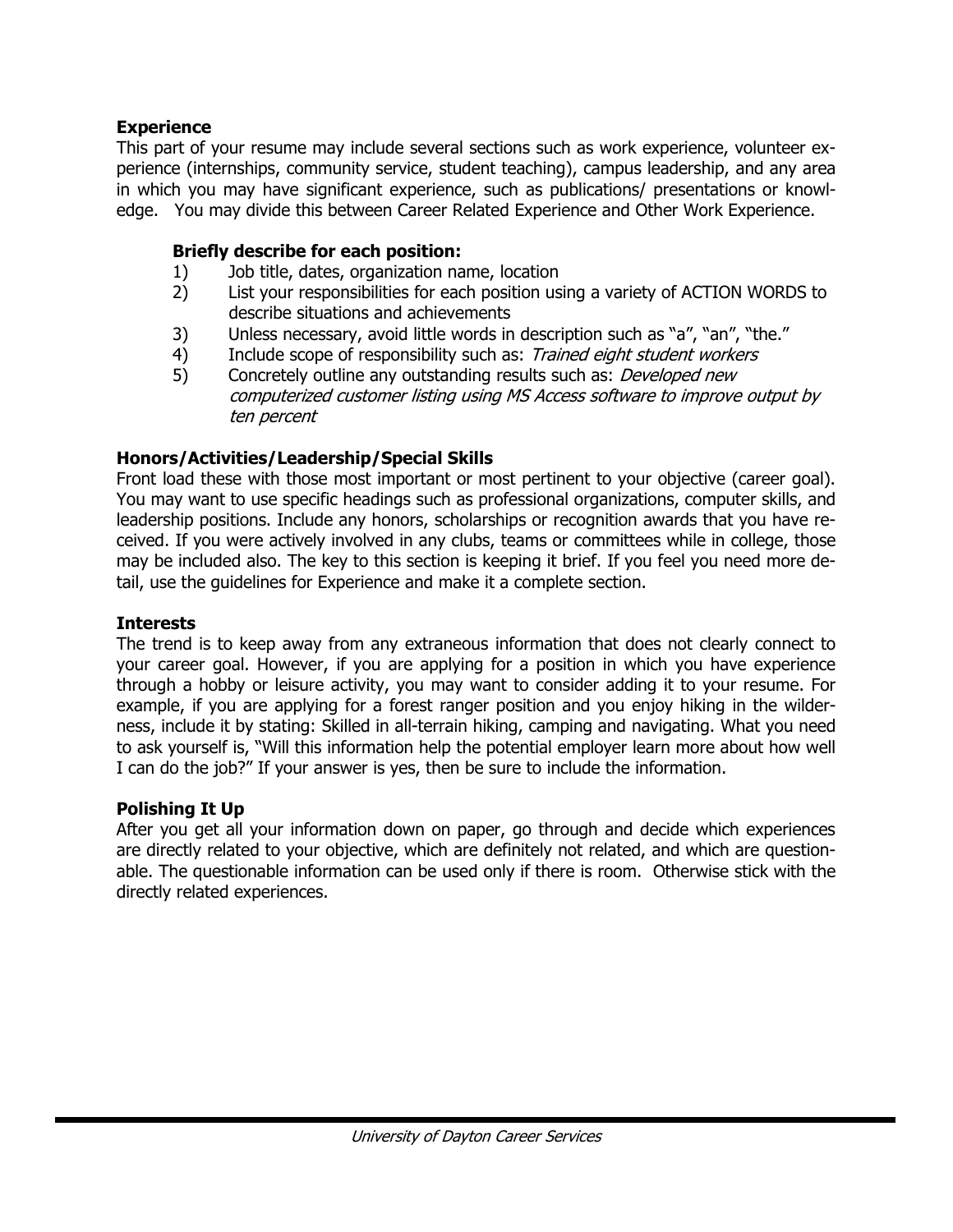# **Cover Letters**

The key to a successful job or graduate school search is to communicate with the person who has the ability to hire or admit. Therefore, your cover letter is extremely important. Effective cover letters convey a sense of purpose, project enthusiasm for the position or program, and demonstrate your knowledge of the employer or graduate program's goals and needs.

Many times individuals will spend hours writing a "perfect" resume and very little time writing a quality cover letter. Remember that your cover letter not only accompanies your resume, it is usually on top of your resume when the envelope is opened. A positive first impression requires that your cover letter be neat and concise, containing no errors in spelling or grammar. Each cover letter should be customized to fit the position for which you are applying.

You will want to customize your cover letter depending on its purpose. Some reasons for sending a cover letter may be:

- $\sim$  A result of a direct search
- $\sim$  A response to an advertisement
- $\sim$  A follow up on a contact made through networking

No matter what your reason for sending a cover letter, be sure it contains the following information:

- $\sim$  Return address with the date
- $\sim$  Name, title, organization, and address of the person you are writing

#### **First Paragraph**

- $\sim$  State purpose of letter
- $\sim$  Catch attention
- $\sim$  Indicate your interest in the position or company
- $\sim$  Flatter your audience by using company/ program information found through research

#### **Second Paragraph**

- $\sim$  Explain how your background makes you a qualified candidate
- $\sim$  Give an example, talk about a specific project, accomplishment, or service
- $\sim$  Highlight information found in the resume

#### **Third Paragraph**

 $\sim$  Refer the reader to your enclosures (resume, reference, examples of work)

#### **Final Paragraph**

- $\sim$  Indicate your intentions for follow-up
- $\sim$  Repeat a number where you may be reached

#### **Closing**

- $~\sim~$  Salutation
- $\sim$  Signature